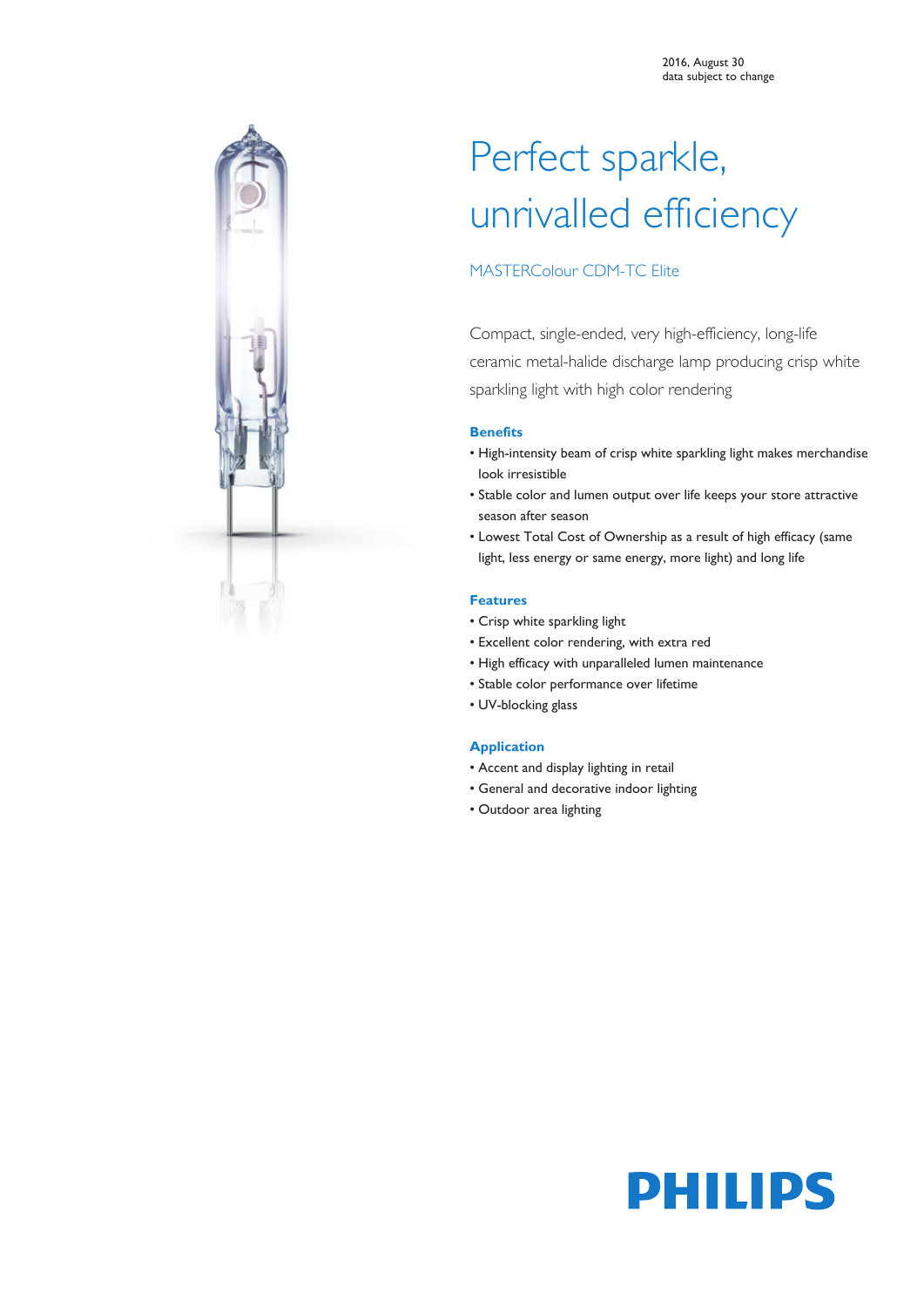### MASTERColour CDM-TC Elite 2

#### **Warnings and Safety**

- Use only in totally enclosed luminaire, even during testing (IEC61167, IEC 62035, IEC60598)
- The luminaire must be able to contain hot lamp parts if the lamp ruptures
- Use only with electronic control gear
- Control gear must include end-of-life protection (IEC61167, IEC 62035)
- A lamp breaking is extremely unlikely to have any impact on your health. If a lamp breaks, ventilate the room for 30 minutes and remove the parts, preferably with gloves. Put them in a sealed plastic bag and take it to your local waste facilities for recycling. Do not use a vacuum cleaner.

### Related products







CDM-TC Elite 70W /930 /942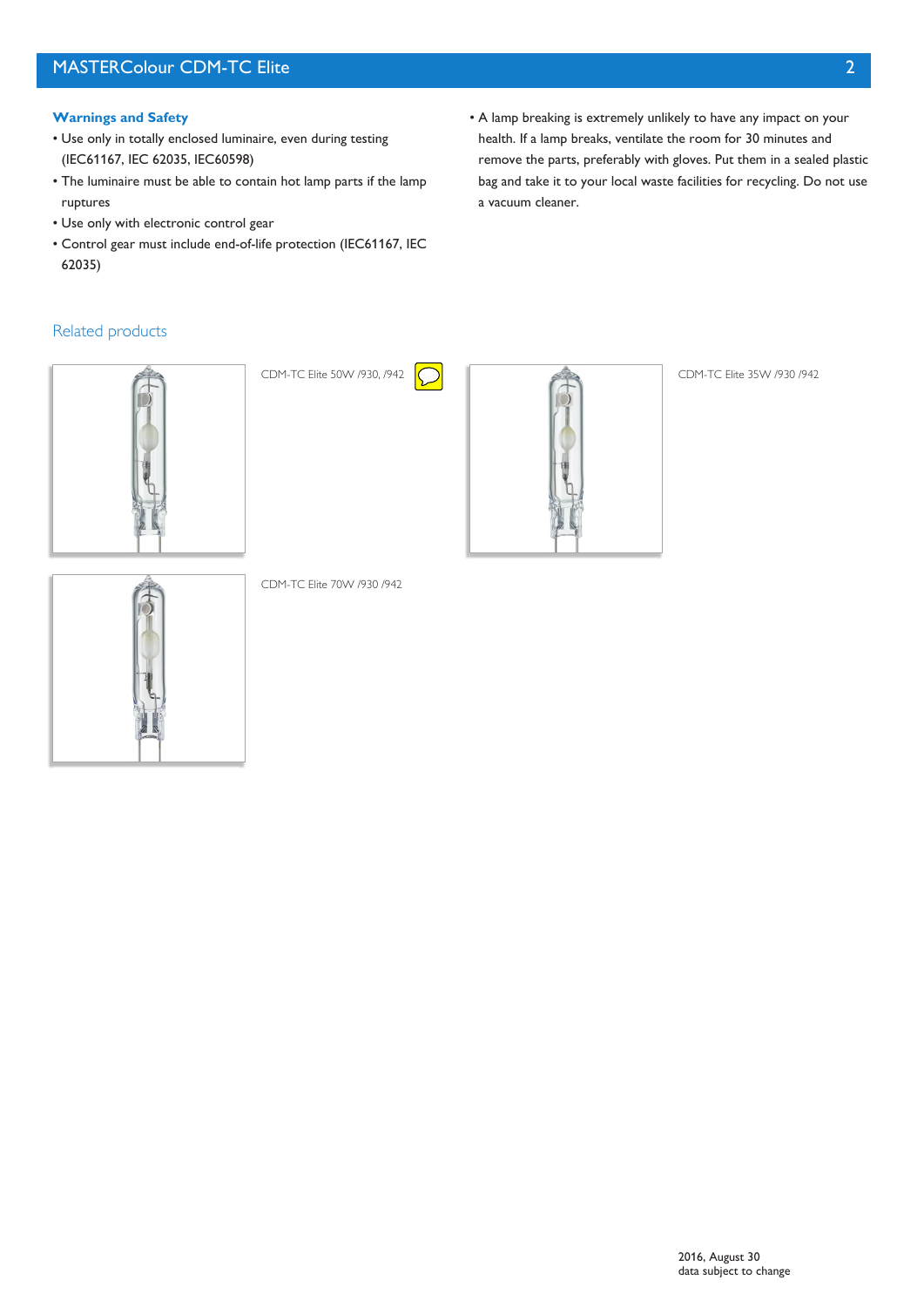### MASTERColour CDM-TC Elite 3





CDM-TC Elite

#### CDM-TC Elite 35W/942 G8.5

| Product                                                                         |  |  |  |
|---------------------------------------------------------------------------------|--|--|--|
| MASTERColour CDM-TC Elite 35W/942 G8.5 OEM 15 mm 5.2 mm 51 mm 53 mm 52 mm 85 mm |  |  |  |
| MASTERColour CDM-TC Elite 35W/942 G8.5 1CT 15 mm 5.2 mm 51 mm 53 mm 52 mm 85 mm |  |  |  |
| MASTERColour CDM-TC Elite 35W/942 G8.5 1CT 15 mm 5.2 mm 51 mm 53 mm 52 mm 85 mm |  |  |  |

#### **General Information**  $\overline{C}$

|              |     |      | order code Bulb Shape Cap-Base Life To 10% Fail-<br>ures (Nom) | Life To 20% Fail-<br>ures (Nom) | Life To 50% Fail-<br>ures (Nom) | (Nom) | Life To 5% Failures Operating Position |
|--------------|-----|------|----------------------------------------------------------------|---------------------------------|---------------------------------|-------|----------------------------------------|
| 928080115131 | T14 | G8.5 | 10000                                                          | 12000                           | 15000                           | 9000  | <b>UNIVERSAL</b>                       |
| 928191805131 | T14 | G8.5 | 14000                                                          | 16000                           | 20000                           | 12000 | <b>UNIVERSAL</b>                       |
| 928189105105 | T14 | G8.5 | 14000                                                          | 16000                           | 20000                           | 12000 | <b>UNIVERSAL</b>                       |
| 928189105106 | T14 | G8.5 | 14000                                                          | 16000                           | 20000                           | 12000 | <b>UNIVERSAL</b>                       |
| 928189105129 | T14 | G8.5 | 14000                                                          | 16000                           | 20000                           | 12000 | <b>UNIVERSAL</b>                       |
| 928189105131 | T14 | G8.5 | 14000                                                          | 16000                           | 20000                           | 12000 | <b>UNIVERSAL</b>                       |
| 928193805106 | T14 | G8.5 | 10000                                                          | 12000                           | 15000                           | 9000  | <b>UNIVERSAL</b>                       |
| 928193805129 | T14 | G8.5 | 10000                                                          | 12000                           | 15000                           | 9000  | <b>UNIVERSAL</b>                       |
| 928193805131 | T14 | G8.5 | 10000                                                          | 12000                           | 15000                           | 9000  | <b>UNIVERSAL</b>                       |
| 928189505105 | T14 | G8.5 | 14000                                                          | 16000                           | 20000                           | 12000 | <b>UNIVERSAL</b>                       |
| 928189505106 | T14 | G8.5 | 14000                                                          | 16000                           | 20000                           | 12000 | <b>UNIVERSAL</b>                       |
| 928189505129 | T14 | G8.5 | 14000                                                          | 16000                           | 20000                           | 12000 | <b>UNIVERSAL</b>                       |
| 928189505131 | T14 | G8.5 | 14000                                                          | 16000                           | 20000                           | 12000 | <b>UNIVERSAL</b>                       |
| 928193905106 | T14 | G8.5 | 10000                                                          | 12000                           | 15000                           | 9000  | <b>UNIVERSAL</b>                       |
| 928193905129 | T14 | G8.5 | 10000                                                          | 12000                           | 15000                           | 9000  | <b>UNIVERSAL</b>                       |
| 928193905131 | T14 | G8.5 | 10000                                                          | 12000                           | 15000                           | 9000  | <b>UNIVERSAL</b>                       |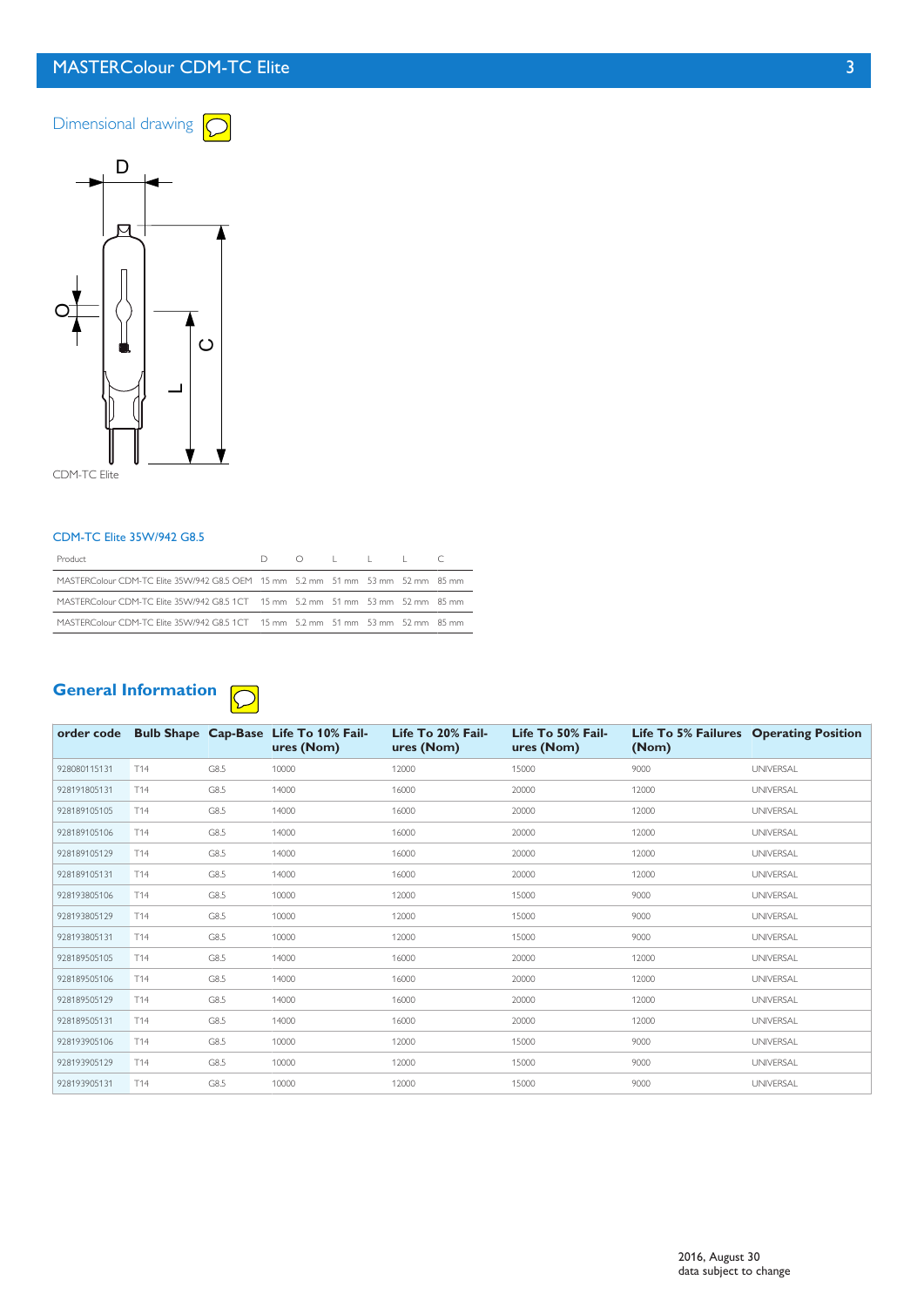

| order code   | Chroma-<br>ticity<br>Coordi-<br>nate X<br>(Nom) | Chroma-<br>ticity<br>Coordi-<br>nate Y<br>(Nom) | <b>Color</b><br>Code | <b>Color Desig- Correlated</b><br>nation | Color<br>Tempera-<br>ture<br>(Nom) | Color<br>Rendering<br><b>Index (Min)</b> | Color<br><b>Rendering</b><br><b>Index</b><br>(Nom) | Lumen<br>Mainte-<br>nance<br>10000h<br>(Nom) | <b>Lumen</b><br>Mainte-<br>nance<br>12000h<br>(Nom) | Lumen<br>Mainte-<br>nance<br>2000h<br>(Nom) |
|--------------|-------------------------------------------------|-------------------------------------------------|----------------------|------------------------------------------|------------------------------------|------------------------------------------|----------------------------------------------------|----------------------------------------------|-----------------------------------------------------|---------------------------------------------|
| 928080115131 | 0.367                                           | 0.362                                           | 942                  | Cool White (CW)                          | 4200                               | 87                                       | 90                                                 | 85                                           | 84                                                  | 92                                          |
| 928191805131 | 0.435                                           | 0.396                                           | 930                  | Warm White<br>(WW)                       | 3000                               | 88                                       | 91                                                 | 83                                           | 82                                                  | 95                                          |
| 928189105105 | 0.435                                           | 0.396                                           | 930                  | Warm White<br>(WW)                       | 3000                               | 87                                       | 90                                                 | 80                                           | 78                                                  | 93                                          |
| 928189105106 | 0.435                                           | 0.396                                           | 930                  | Warm White<br>(WW)                       | 3000                               | 87                                       | 90                                                 | 80                                           | 78                                                  | 93                                          |
| 928189105129 | 0.435                                           | 0.396                                           | 930                  | Warm White<br>(WW)                       | 3000                               | 87                                       | 90                                                 | 80                                           | 78                                                  | 93                                          |
| 928189105131 | 0.435                                           | 0.396                                           | 930                  | Warm White<br>(WW)                       | 3000                               | 87                                       | 90                                                 | 80                                           | 78                                                  | 93                                          |
| 928193805106 | 0.371                                           | 0.366                                           | 942                  | Cool White (CW)                          | 4200                               | 87                                       | 90                                                 | 73                                           | 71                                                  | 84                                          |
| 928193805129 | 0.371                                           | 0.366                                           | 942                  | Cool White (CW)                          | 4200                               | 87                                       | 90                                                 | 73                                           | 71                                                  | 84                                          |
| 928193805131 | 0.371                                           | 0.366                                           | 942                  | Cool White (CW)                          | 4200                               | 87                                       | 90                                                 | 73                                           | 71                                                  | 84                                          |
| 928189505105 | 0.435                                           | 0.396                                           | 930                  | Warm White<br>(WW)                       | 3000                               | 87                                       | 90                                                 | 83                                           | 82                                                  | 95                                          |
| 928189505106 | 0.435                                           | 0.396                                           | 930                  | Warm White<br>(WW)                       | 3000                               | 87                                       | 90                                                 | 83                                           | 82                                                  | 95                                          |
| 928189505129 | 0.435                                           | 0.396                                           | 930                  | Warm White<br>(WW)                       | 3000                               | 87                                       | 90                                                 | 83                                           | 82                                                  | 95                                          |
| 928189505131 | 0.435                                           | 0.396                                           | 930                  | Warm White<br>(WW)                       | 3000                               | 87                                       | 90                                                 | 83                                           | 82                                                  | 95                                          |
| 928193905106 | 0.365                                           | 0.363                                           | 942                  | Cool White (CW)                          | 4200                               | 89                                       | 92                                                 | 81                                           | 80                                                  | 88                                          |
| 928193905129 | 0.365                                           | 0.363                                           | 942                  | Cool White (CW)                          | 4200                               | 89                                       | 92                                                 | 81                                           | 80                                                  | 88                                          |
| 928193905131 | 0.365                                           | 0.363                                           | 942                  | Cool White (CW)                          | 4200                               | 89                                       | 92                                                 | 81                                           | 80                                                  | 88                                          |

### **Light Technical (2/2)**

|--|

| order code   | Lumen<br><b>Maintenance</b><br>5000 h<br>(Nom) | <b>Luminous</b><br><b>Efficacy</b><br>(rated)<br>(Nom) | <b>Luminous</b><br><b>Flux</b><br>(Rated)<br>(Min) | <b>Luminous</b><br><b>Flux</b><br>(Rated)<br>(Nom) |
|--------------|------------------------------------------------|--------------------------------------------------------|----------------------------------------------------|----------------------------------------------------|
| 928080115131 | 89                                             | 102                                                    |                                                    | 5100                                               |
| 928191805131 | 88                                             | 108                                                    | 4900                                               | 5400                                               |
| 928189105105 | 88                                             | 102                                                    | 3600                                               | 4000                                               |
| 928189105106 | 88                                             | 102                                                    | 3600                                               | 4000                                               |
| 928189105129 | 88                                             | 102                                                    | 3600                                               | 4000                                               |
| 928189105131 | 88                                             | 102                                                    | 3600                                               | 4000                                               |
| 928193805106 | 79                                             | 97                                                     | 3420                                               | 3800                                               |
| 928193805129 | 79                                             | 97                                                     | 3420                                               | 3800                                               |
| 928193805131 | 79                                             | 97                                                     | 3420                                               | 3800                                               |

| order code   | Lumen<br>Maintenance<br>5000 h<br>(Nom) | Luminous<br><b>Efficacy</b><br>(rated)<br>(Nom) | <b>Luminous</b><br><b>Flux</b><br>(Rated)<br>(Min) | <b>Luminous</b><br><b>Flux</b><br>(Rated)<br>(Nom) |
|--------------|-----------------------------------------|-------------------------------------------------|----------------------------------------------------|----------------------------------------------------|
| 928189505105 | 88                                      | 107                                             | ٠                                                  | 7800                                               |
| 928189505106 | 88                                      | 107                                             | ×,                                                 | 7800                                               |
| 928189505129 | 88                                      | 107                                             | ٠                                                  | 7800                                               |
| 928189505131 | 88                                      | 107                                             | ٠                                                  | 7800                                               |
| 928193905106 | 85                                      | 102                                             | 6700                                               | 7450                                               |
| 928193905129 | 85                                      | 102                                             | 6700                                               | 7450                                               |
| 928193905131 | 85                                      | 102                                             | 6700                                               | 7450                                               |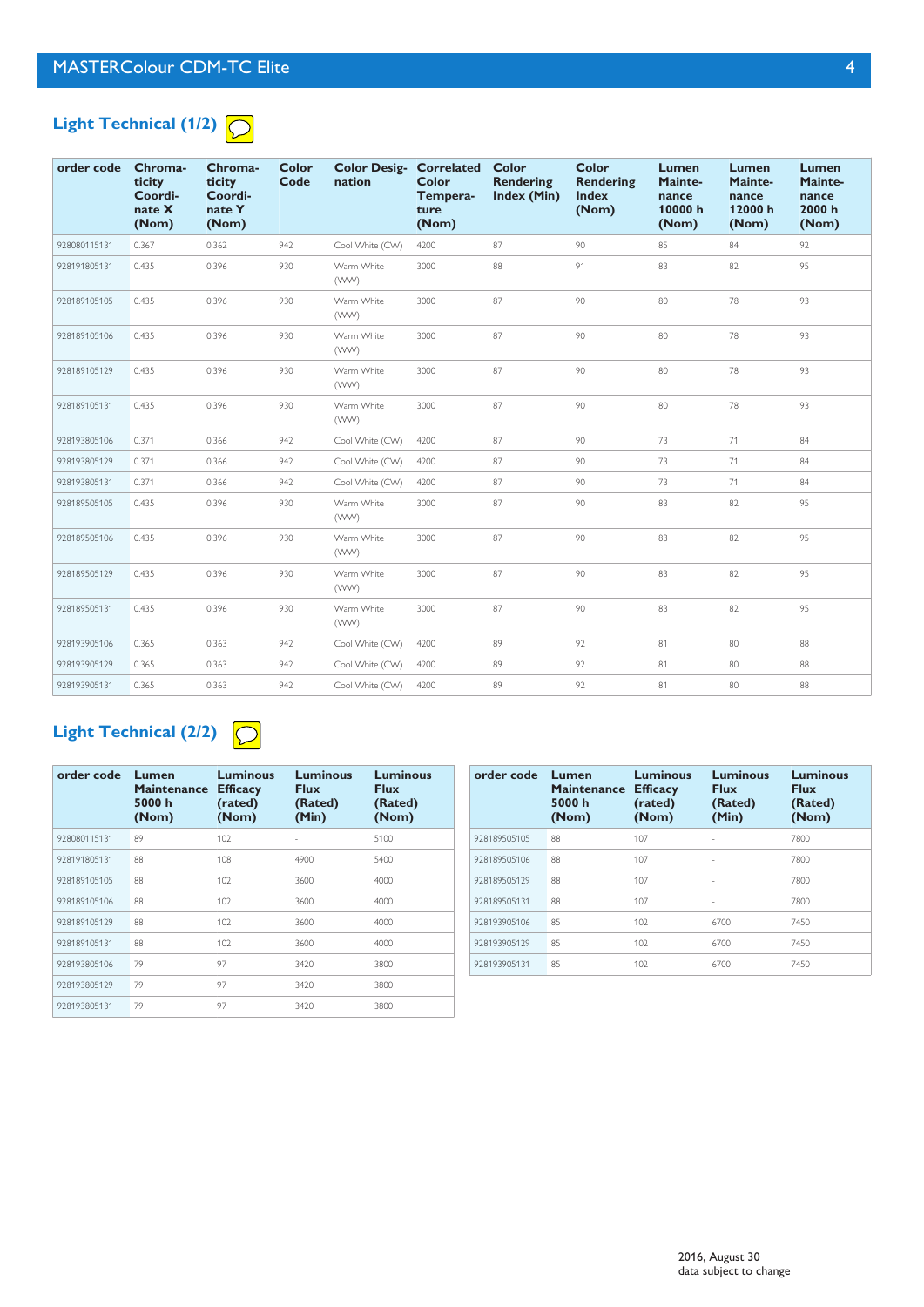Light technical





300° <sub>27</sub> 240°





0°















150° 180° 150°





210° 180° 150°

50 100 150





(cd/1000lm) 0° L.O.R.=0.99 (cd/1000lm) 0° L.O.R.=0.59



60° 90° 120°



## **Operating and Electrical**  $\bigcirc$

| order code   | <b>Voltage</b><br>(Max) | <b>Voltage</b><br>(Min) | <b>Voltage</b><br>(Nom) | <b>Power</b><br>(Rated)<br>(Nom) | Re-Igni-<br>tion<br><b>Time</b><br>(Min)<br>(Max) |
|--------------|-------------------------|-------------------------|-------------------------|----------------------------------|---------------------------------------------------|
| 928080115131 | 99                      | 87                      | 93                      | 50.0                             | 15                                                |
| 928191805131 | 96                      | 84                      | 90                      | 50.0                             | 15                                                |
| 928189105105 | 90                      | 80                      | 85                      | 39.0                             | 15                                                |
| 928189105106 | 90                      | 80                      | 85                      | 39.0                             | 15                                                |
| 928189105129 | 90                      | 80                      | 85                      | 39.0                             | 15                                                |
| 928189105131 | 90                      | 80                      | 85                      | 39.0                             | 15                                                |
| 928193805106 | 97                      | 85                      | 91                      | 39.0                             | 15                                                |
| 928193805129 | 97                      | 85                      | 91                      | 39.0                             | 15                                                |
| 928193805131 | 97                      | 85                      | 91                      | 39.0                             | 15                                                |
| 928189505105 | 90                      | 80                      | 85                      | 73.0                             | 15                                                |
| 928189505106 | 90                      | 80                      | 85                      | 73.0                             | 15                                                |
| 928189505129 | 90                      | 80                      | 85                      | 73.0                             | 15                                                |
| 928189505131 | 90                      | 80                      | 85                      | 73.0                             | 15                                                |
| 928193905106 | 94                      | 82                      | 88                      | 73.0                             | 15                                                |
| 928193905129 | 94                      | 82                      | 88                      | 73.0                             | 15                                                |
| 928193905131 | 94                      | 82                      | 88                      | 73.0                             | 15                                                |

### **Mechanical and Housing**

60° 90° 120°

| order code   | <b>Bulb Finish</b> |
|--------------|--------------------|
| 928080115131 | Clear              |
| 928191805131 | Clear              |
| 928189105105 | Clear              |
| 928189105106 | Clear              |
| 928189105129 | Clear              |
| 928189105131 | Clear              |
| 928193805106 | Clear              |
| 928193805129 | Clear              |
| 928193805131 | Clear              |
| 928189505105 | Clear              |
| 928189505106 | Clear              |
| 928189505129 | Clear              |
| 928189505131 | Clear              |
| 928193905106 | Clear              |
| 928193905129 | Clear              |
| 928193905131 | Clear              |